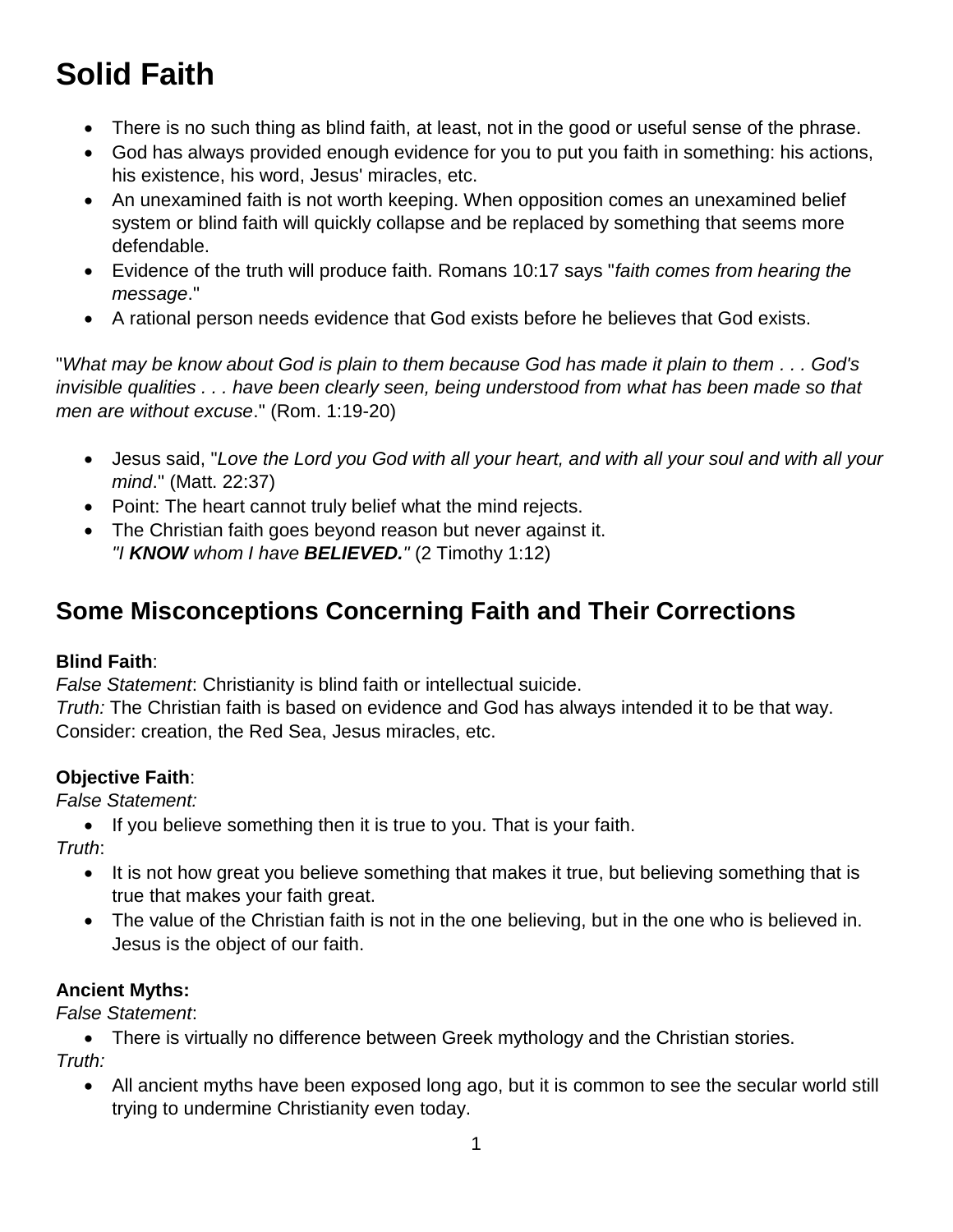- After all the ancient religions have fallen to the skeptics, Christianity is still alive and still under attack.
- Myths never claim to have eyewitnesses as Christianity does in 2 Peter 1:16, 1 John 1:1-3, Luke 1:1-3, Acts 1:3, 1 Corinthians 15:5,6.
- The Apostles did not try to convince the public of Jesus' life and death but appealed to them by asking them to recall what they themselves had seen as in Acts 2:22 and Acts 26:24-28.

#### **Philosophical Presuppositions**

- One of our challenges today is that the modern historical approach to history is rooted in the philosophical presupposition that there is no God.
- A presupposition is what a person believes before the evidence is looked at.
- Often a person's presupposition does not allow them to accept the clear evidence or the truth they are being presented.
- This applies not only to non-believers but is an issue for all people including Christians who have presuppositions concerning the interpretation of scripture.
- Modern historians who presume there is no God consider the gospel account of Jesus and his life as inaccurate because of the miracles and supernatural events.
- The modern philosophical presupposition is that we live in a closed system with no supernatural.
- So the modern world begins its "fair and open-minded" investigation of Biblical history by having to reject any reference to God or to the supernatural.
- The result is that many times modern skeptics are not debating the Christian from a position of knowledge or evidence but from a presupposed position of assumptions they refuse to give up.
- Much of the time this is a reflection of their heart and not their mind.

### **Faith and Reason**

- Reason moves our wills from the outside.
- Faith is our hearts giving assent to the evidence.
- Faith then moves our wills from the inside.
- This is why demons can see the evidence but they will not be moved by it.
- They are against the evidence.
- Reason can prove that God exists but cannot convince the unbeliever to believe in God.
- Reason allows us to confront the unbeliever with the evidence of truth.
	- o Reason is like describing the sun to a blind man. He feels the warmth, eats the crops, but can't see the sun.
	- o Faith (or, revelation) is like the blind man receiving sight and seeing the sun for himself.

#### **Uniqueness of Christianity**

Christianity is the only true religion among many religions.

#### **The Bible Claims Uniqueness**

- ONLY GOD: The God of the Bible is the only true God (Jeremiah 10:10-2)
- ONLY WAY: Christ is the only way to God (John 14:6)
- ONLY WORD: The Bible is the only true revelation from God (Isaiah 8:20)
- ONLY HOPE: Faith in Jesus is the only way of salvation (Acts 4:12; Gal. 1:9)